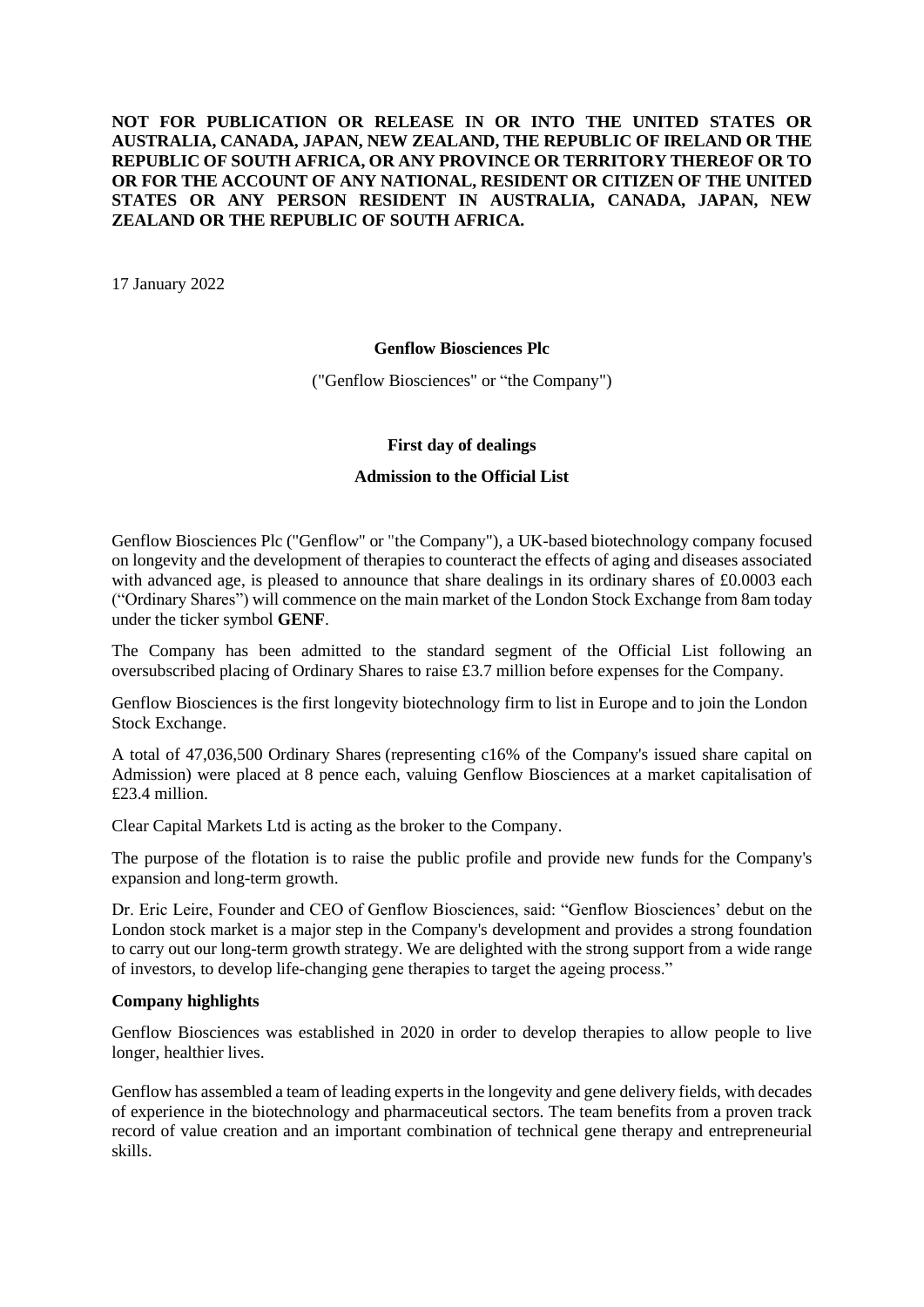The Company is led, and was founded, by Dr. Eric Leire, who has two decades of experience in cell and gene therapy and has led several therapy companies, including Enochian Biosciences which is listed on the Nasdaq. Dr Leire has brought together experts in various fields within the longevity sector to establish a strong Scientific Advisory Board which will guide Genflow's pre-clinical and clinical programmes and provide external perspectives to steer its research and development strategies.

Genflow's gene therapy approach represents a shift in the management of age-related diseases as it is singularly focused on healthy longevity and the development of a SIRT6 based therapy, as well as a holistic approach to the nine hallmarks of ageing, while initially focusing on the first four hallmarks. Longevity specialists typically look at just one hallmark, and therefore can only hope to solve elements of the problem.

The Company is headquartered in London and has a Belgian R&D subsidiary Genflow Biosciences, SRL ("Genflow BE"). Genflow BE's location enables it to benefit from the relatively low operating costs and from substantial (non-diluting) grants that support its research and development that are available from Belgium's Wallonia region.

Genflow has the benefit of two patent applications in relation to: (i) a SIRT6 gene mutation found in centenarians (being those humans that live over 100 years ("**Centenarians**")) which the Directors believe has the potential to enhance both health span and possibly life expectancy, pursuant to an exclusive licence agreement entered into with the University of Rochester with Genflow Biosciences SRL; and (ii) the method of administration and delivery of the Company's product into humans and dogs.

# **Total Voting Rights**

The total number of Ordinary Shares in the Company in issue immediately following Admission will be 292,506,618 each with equal voting rights.

The total voting rights figure can be used by shareholders as the denominator for the calculations by which they will determine whether they are required to notify their interest in, or a change of their interest in, the Company under the Disclosure, Guidance and Transparency Rules of the Financial Conduct Authority.

The Company's Admission Document can also be found at [https://genflowbio.com/.](https://genflowbio.com/)

#### **For further information please contact:**

| <b>Genflow Biosciences</b>                |                               |
|-------------------------------------------|-------------------------------|
| Dr Eric Leire                             | via Tancredi +44 203 434 2330 |
| <b>Chief Executive</b>                    |                               |
|                                           |                               |
|                                           |                               |
|                                           |                               |
| <b>Clear Capital Markets Ltd</b>          |                               |
| Corporate Broker                          |                               |
|                                           |                               |
| <b>Jonathan Critchley</b>                 | $+442038696086$               |
| <b>Keith Swann</b>                        | +44 203 897 0981              |
| <b>Tancredi Intelligent Communication</b> |                               |
| <b>Media Relations</b>                    |                               |